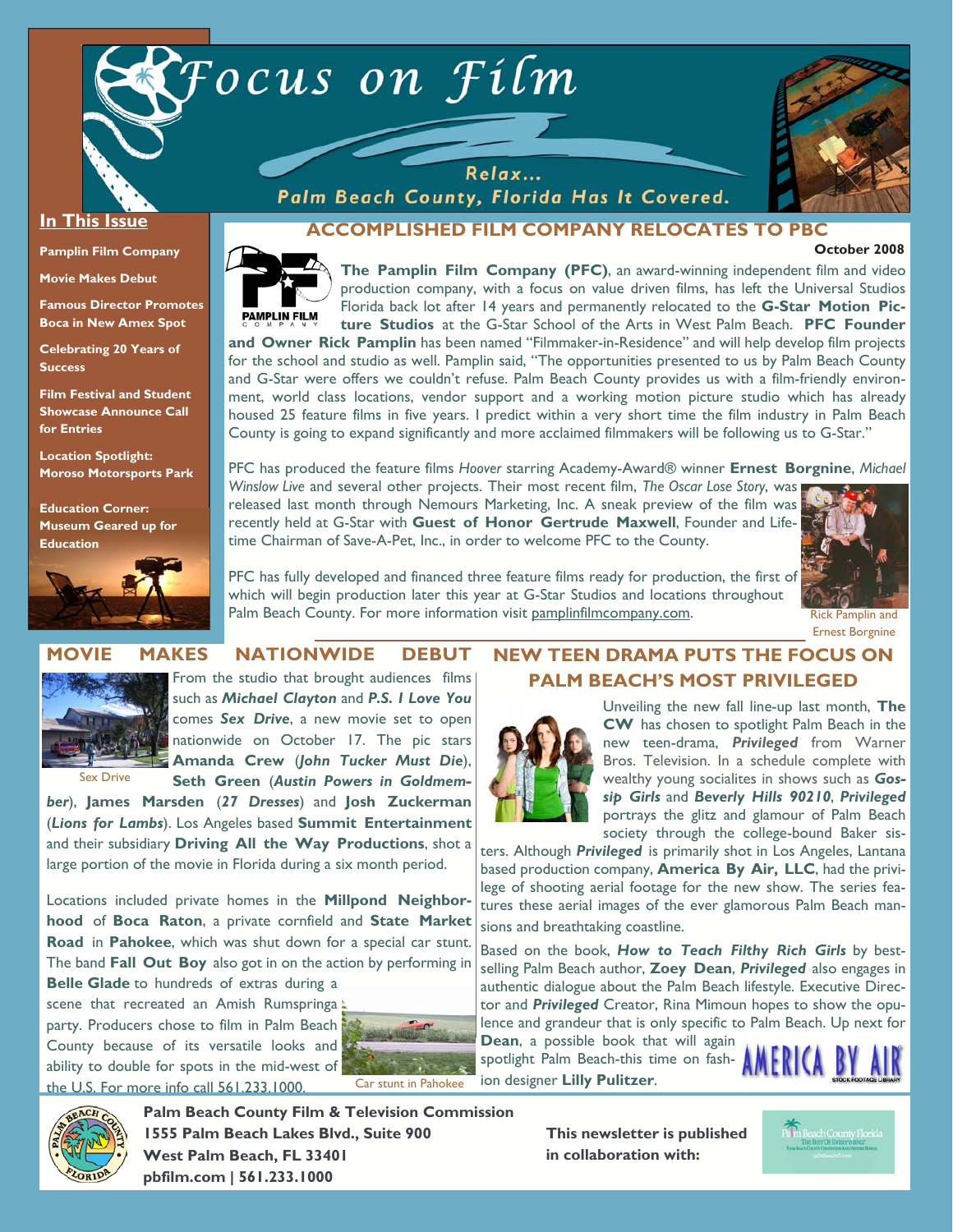#### **NEW HOST BRINGS A FRESH APPROACH TO MEDICAL TELEVISION SERIES MEDIA SITE AIRS ONLINE VIDEO COMEDY**



**Information Television Network**, a leading producer of health and wellness documentarystyle broadcast and cable network programming, announced that it has chosen **Scott McFarland, MD** as the new host of *Healthy Body, Healthy Mind*. Dr. McFarland is cur-

rently the Director of Emergency Medicine at **Palm Beach Gardens Medical Center** and takes over hosting duties as the series begins its  $11<sup>th</sup>$  season of airing on public television nationwide.

**ITV Co-Founders Ana Cristina and Ed Lerner** said, "We're always looking for ways to enhance our programs while continuing to bring viewers the most relevant information." *Healthy Body, Healthy Mind* is seen in more than 59 countries and is available on demand at hbhm.tv. For more info call 561.997.7771. Dr. McFarland



## **FAMOUS DIRECTOR PROMOTES BOCA IN NEW AMERICAN EXPRESS SPOT**



American Express launched its latest television spot featuring Emmy Award Winning Comedian and Actress **Tina Fey** and Academy Award Winning Director **Martin Scorsese**. The spot, which is part of the American Express "Are you a Cardmember? where Tina has a chance encounter with Martin Scorsese who asks her to join him in

Martin Scorsese

the airport lounge. During their meeting, Fey thinks Scorsese is going to offer her a role in a new movie, but instead asks her if she wants a get in on a unique opportunity...a timeshare in Boca.

There is also an extended version of the commercial in which Fey and Scorsese exchange witty banter about the virtues of Boca including its warm water and minimal shark sightings. For more information please visit americanexpress.com or call 561.233.1000.



**CELEBRATING 20 YEARS OF SUCCESS The Edit Centre** in **West Palm Beach** just celebrated their 20<sup>th</sup> anniversary in business! The company that started with a focus on offering con-CONTC sumers a place where they could edit their own home movies, has transformed into a company that works on professional productions and edits projects such as a commercial for the **South Florida Science Museum** and the documentary, *The Worth Avenue Story*.

**Edit Centre Owner Guy Chaifetz** said, "One of my goals in the future is to have continued success in this ever-changing industry. I look forward to another 20 years of doing quality video productions." Mr. Chaifetz also held a birthday bash for the company, and many local industry pros came to help him celebrate.

**MOLI.com**, a social media/social commerce site produced by **Tertiary Productions** in **West Palm Beach** recently premiered *Control Freak*, a five-part comedy series about office workers dealing with control issues. The *Control Freak* series release follows a one-month web promotion campaign to entice visitors to watch the series, engage with online entertainment and join the MOLI community. *Control Freak* reaches beyond video to include social interaction, contests and activities, such as the *Control Freak* online Brainscan that will allow viewers to assess their level of control freakism.

The site has also received the "site of the day" designation from Design Licks, a site that showcases some of the greatest Web designs around the world. Tertiary Productions also recently won several industry awards for its first series,

*Park Bench*, which can also be viewed on MOLI.com. For more info visit moli.com.



#### **PALM BEACH COUNTY HOTELS GO GREEN**



Palm Beach County's film, television and digital media industry can have a significant impact on the environment and our planet in a number of ways. Productions that shoot here can choose to make envi**rounded** ronmentally-wise decisions during their shoots. One  $\sim$  of the ways is to have talent and crew stay in an en-PBG Marriott vironmentally conscious hotel. One of the newest

®" brand campaign, takes place in an airport properties to obtain their green certification is the **Palm Beach Gardens Marriott**. **General Manager Roger Amidon** said, "We were thrilled to receive our green certification in August of this year. As our business and leisure travelers are looking for more environmentally friendly hotels, we wanted to try and be ahead of the curve."

> There are a number of other properties in the County with their green certification such as **The Breakers**, **Colony Hotel and Cabana Club**, **Embassy Suites Boca Raton**, **Delray Beach Marriott**, **Hilton Suites Boca Raton**, **Hotel Biba**, **Marriott Boca Raton at Boca Center**, **Ritz-Carlton Palm Beach** and **PGA National Resort & Spa.** For more information please call 561.233.1000.

#### **FILMMAKERS LEARN ABOUT FLORIDA**



As the nation's oldest and largest organization of independent filmmakers, **IFP** represents a network of thousands

of filmmakers around the world. Last month, the 30th annual Independent Film Week was held in New York City to offer assistance, information and access to the world of independent film. The week of special events helped members make connections and find out the latest on who's who, who's buying and who's making what films.

In an effort to expand awareness of Florida, our **Los Angeles Liaison Susan Simms** attended the event. **Film Florida** also held their annual industry reception, where hundreds of producers/ writers learned about Florida incentives. For info call 561.233.1000.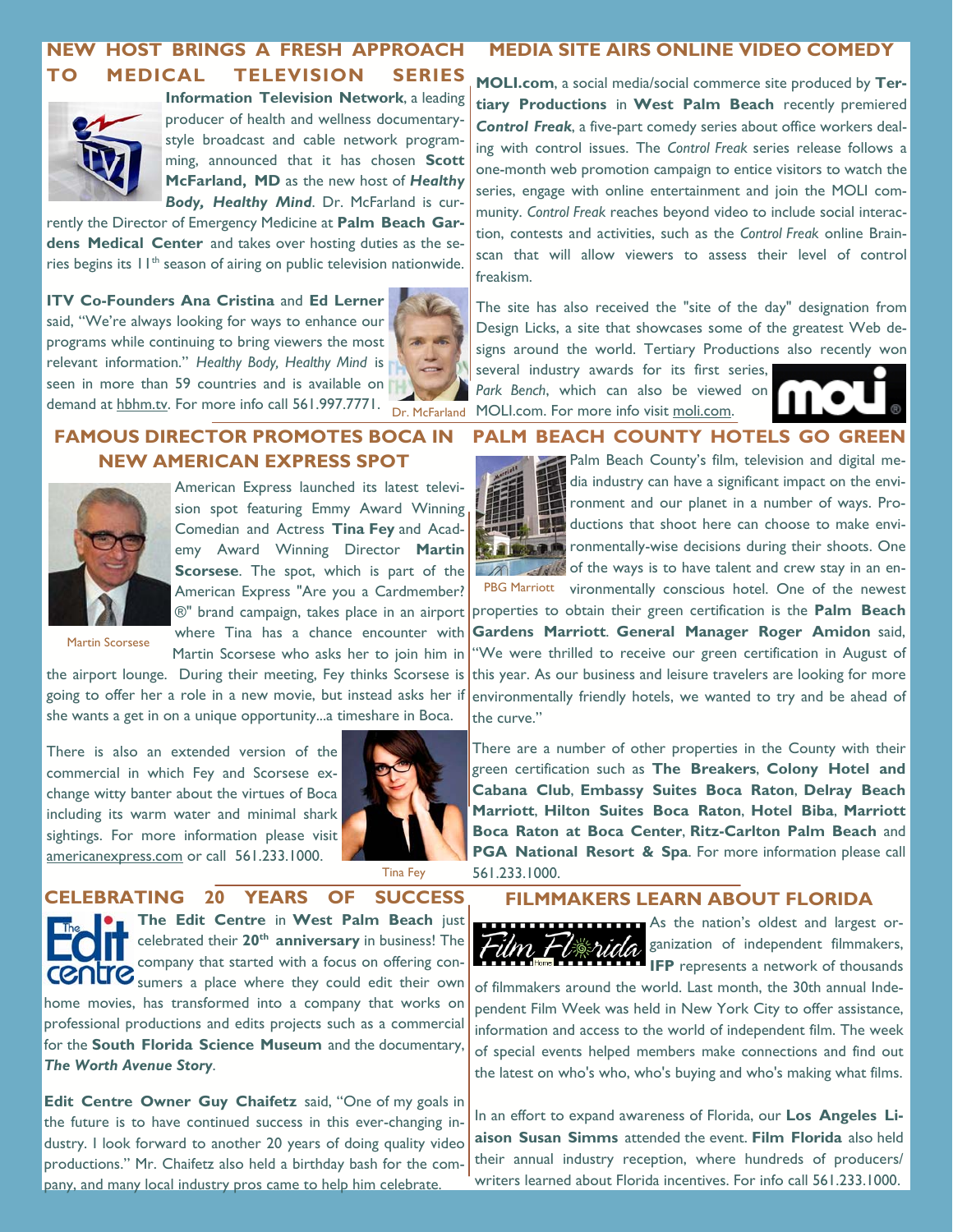#### **BURT REYNOLDS AND FRIENDS MUSEUM GEARED UP FOR EDUCATION**



The Palm Beach County Film and Television Commission (FTC) in partnership with the Palm Beach County Economic Development Office (EDO), has donated \$15,000 worth of video equipment to **The Burt Reynolds and Friends Museum (BRFM)**. The equipment is being utilized by students of the museum for several educational projects, including the creation of a documentary using the rich archived footage library of the BRFM. Other uses for the equipment include teaching classes in editing, and assisting in the production of the Palm

Beach International Film Festival Student Showcase of Films.

The BRFM is a 501-C3 non-profit corporation dedicated to providing educational opportunities to Palm Beach County residents. Over the years, **Mr. Burt Reynolds** has given much of his time to develop educational and entertainment venues in our community. His contributions have had a profound impact on Palm Beach County's history. **BRFM Director Mike Daniel** said, "The new equipment has already been put to good use and we are now capturing and editing historic films of Mr. Reynolds teaching classes on acting for film, television and the stage. He is directing the filming and editing, the results of some of his classes utilizing local crews

who have gained invaluable hands-on experiences shooting short-films and working side by side with Mr. Reynolds."



The equipment donated includes one Sony HVR-Z7U HDV camcorder, a Mac computer, Final Cut Pro editing software, two HP HDMI monitors, two 16 gig Kingston flash cards and one Sony HDR-HC5 HDV Camcorder. The BRFM has many programs including acting and film classes as well as lectures by experts and celebrities in the film industry. For more info call 561.743.9955.



Burt Reynolds

# **PALM BEACH INTERNATIONAL FILM FES-TIVAL ANNOUNCES CALL FOR ENTRIES!**

Palm Beach **Film Festival** 

Film submissions are now being accepted for the **14th Annual Palm Beach International Film Festival (PBIFF)**.

Organizers have already begun planning parties, seminars, workshops and endless networking opportunities with industry professionals for the event which will take place **April 23-30, 2009**. and eligibility guidelines. The early deadline is **December 19, 2008** and the late deadline is **January 23, 2009**.

The festival has also teamed up once again with **Opus 5**, a restaurant in Boca Raton for the Second Annual Upscale Halloween Party. The event will take place on Tuesday, October 28 at 8:30pm and costs \$15 per person in advance or \$20 at the door and will benefit the PBIFF. For more info about the party or to festival please call 561.362.0003 or visit pbifilmfest.org.

### **FLORIDA STUDENT FILMMAKERS HAVE OPPORTUNITY TO GAIN ACCLAIM**



**The 14th annual Student Showcase of Films (SSOF)**, a companion event to the **Palm Beach International Film Festival** is proud to announce the **2009 Official Call for Entries**! Over 25,000 in cash awards, prizes and scholarships will be given out in six categories: Feature/Shorts and Documentaries, Anima-

Filmmakers worldwide may visit <u>pbifilmfest.or</u>g for entry forms tion, Commercial/PSA, Music Video, Audience Award and Viral Video.

RSVP please call 561.637.4441. For more information about the The deadline is **Wednesday, January 21, 2009**. To submit an The competition also includes awarding a \$5,000 Burt Reynolds scholarship to two PBC high school seniors, a screenwriting contest and a \$1,000 poster competition open to middle and high school students. The SSOF will take place on **Tuesday, April 28, 2009** at Palm Beach Community College's Duncan Theatre in Lake Worth. entry, see the awards breakdown or get other info, visit pbfilm.com.

### **INDUSTRY TRADE PUTS FLORIDA IN THE**

**LIMELIGHT...**Recently, one of the premier sources for entertainment news, *Variety*, wrote that production is heating up in the Sunshine State. The article focused on Florida's incentives, recent productions that shot here and the plethora of production facilities throughout the state.

The Palm Beach County Film & Television Commission is very pleased that an entire section of the article was devoted to the **G-Star School of the Arts** in **West Palm Beach**, a facility that offers free production space to filmmakers. G-Star has just welcomed a new production company, **Pamplin Films**, and is currently building a new state-of-the-art studio, set for comple-



tion in 2010. G-Star Studios will have over 100,000 sq. ft. of production space and will be able to accommodate larger feature films.

#### **FTC WELCOMES A NEW INTERN**



**André Gadbois** is the **Palm Beach County Film & Television Commission's (FTC)** most recent addition to their comprehensive internship program. Gadbois is a recent high school graduate from Joseph Case High School in Swansea, Massachusetts. As a freshman at

Andre Gadbois

**Palm Beach Community College (PBCC)** his intentions are to pursue an AA degree in Film and Television Production.

Gadbois came to the FTC with a desire to be submersed into the local film industry as a means of understanding how different areas of the industry are managed. Although he is currently undecided on an exact career path, he is reliant on the next few years of college and outside experience to assist him in pinpointing a profession that best suits him. For more information please call 561.233.1000.